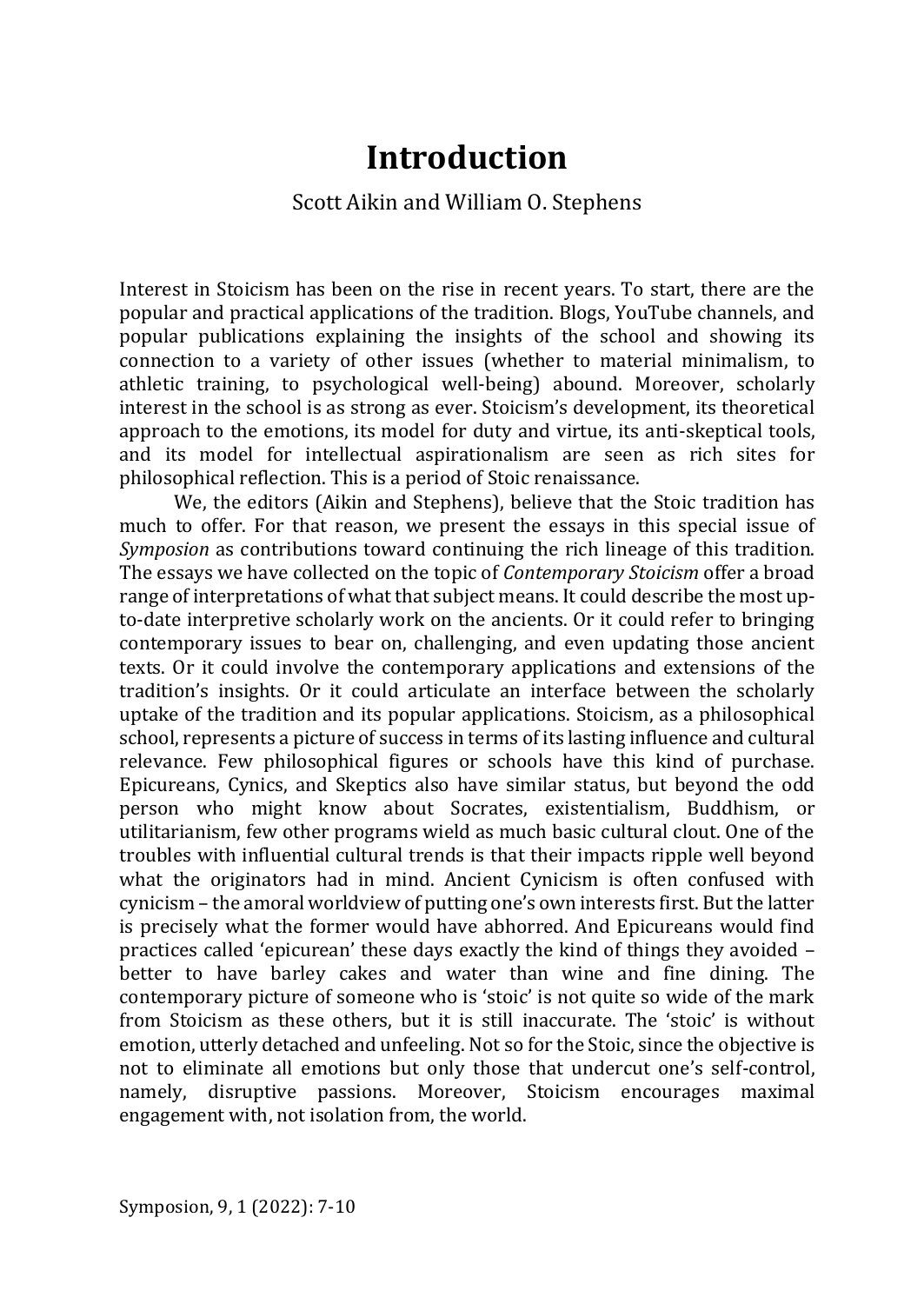#### Scott Aikin and William O. Stephens

To these ends, the Stoics approached philosophy as a system integrating their insights in the three main domains of philosophy – logic, physics, and ethics. In their ancient context, these areas were more expansive than they are in our contemporary usage. Logic extended from formal logic, to argumentation theory and rhetoric, to philosophy of language, to epistemology. Physics spanned the breadth of basic physics, metaphysics, ontology, cosmology, theology, philosophy of mind, and a theory of human nature and development. Ethics included theories of human relations and virtues, ethical principles and meta-ethics, and a theory of human flourishing. We are told that the Stoics thought these three domains were organically connected, like parts of an egg (the shell, the white, the yolk), or a fertile field (the fences, the crop, and the soil), or even an animal (the bones, the muscles and sinews, and the soul) (DL viii.40). This implied that logic, physics, and ethics are interrelated disciplines – one cannot, for example, do ethics without knowing what kind of creature we are finding norms for, and we cannot know those norms without a clear picture of good reasoning. A virtue of systematic philosophical approaches is that they can be robust and useful accounts in which practitioners may live – they are ways of life. A problem for systematic approaches is that they are highly vulnerable to being undermined, since if everything is essential to the system, the whole can be unraveled by a single patch of controversy. The recent interest in Stoic philosophy is exemplary, since the attention has been almost exclusively to Stoicism as an ethics. There is comparatively little uptake in Stoic logic or Stoic physics in its popular instances. In scholarly contexts, as controversial as Stoic ethics is, Stoic physics and logic have even steeper hills to climb with philosophical critique and defense.

This scholarly landscape occasions a question: to what extent *must* Stoic ethics depend on Stoic logic and physics?

Can one do Stoic ethics without the heavy metaphysics of Providentialism or the demanding epistemology of *kataleptic* impressions? (Moreover, one can ask, alternately, whether commitment to Stoic epistemology or physics really implies something in Stoic ethics, e.g. how does belief in *ekpyrosis* entail commitment to Stoic virtues?) To the question of how beholden Stoic ethics is to the other domains of Stoic philosophy, a variety of answers have been given. These are not exhaustive options, but they locate points of conversation in this volume represented in its articles.

**Strong Stoic Minimalism:** Stoic ethics is free-standing. It does not depend on any particular physics or logic (Stoic or otherwise).

**Modest Stoic Minimalism:** Stoic ethics stands free of global theories of Stoic physics and logic but depends on a Stoic theory of human nature.

**Stoic Systemic Conservatism:** Stoic ethics depends on Stoic physics and logic, which are defensible with minor modifications.

**Stoic Systemic Revisionism:** Stoic ethics depends on Stoic physics and logic, which must be revised considerably to be defensible.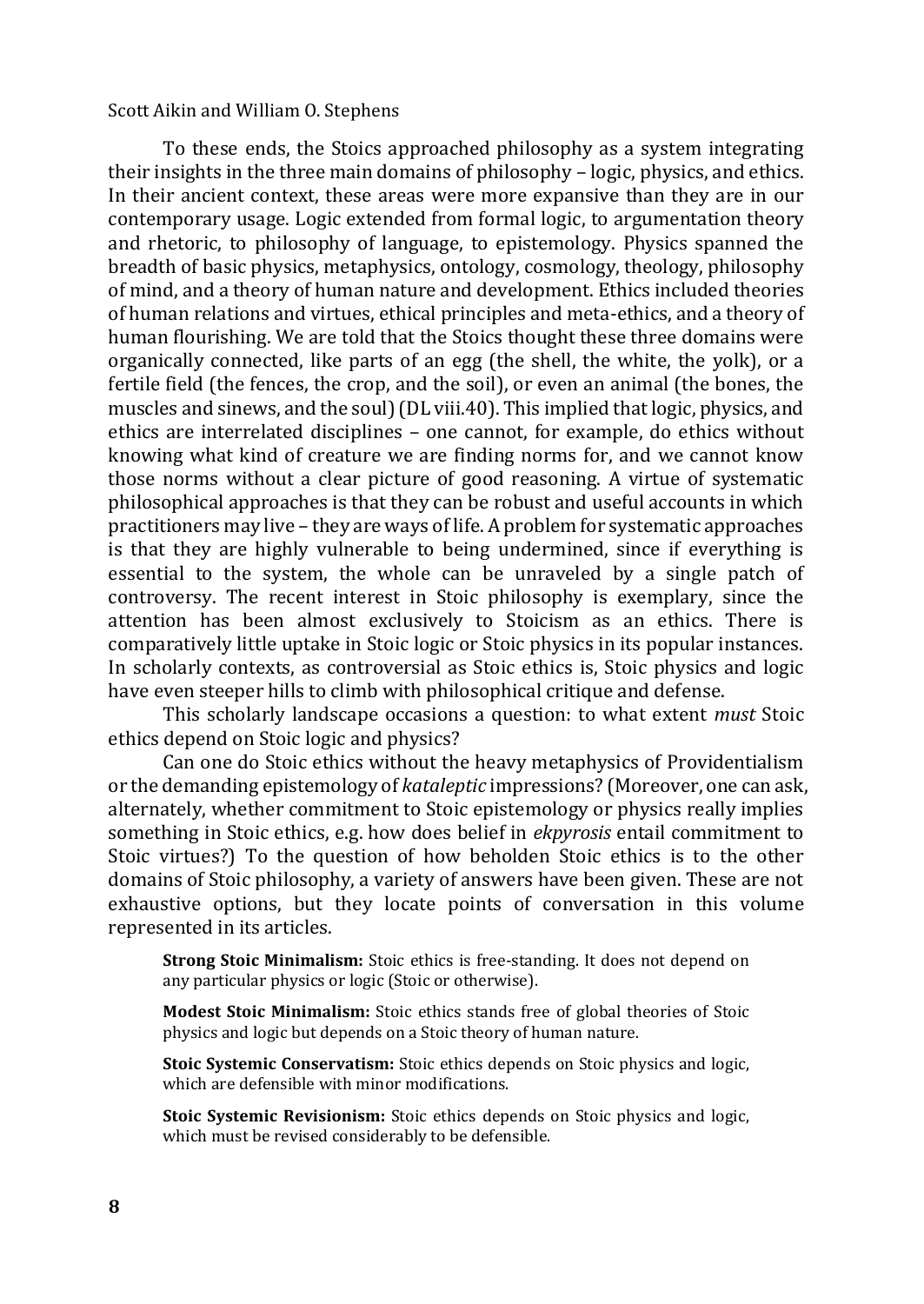Versions of these four positions are identifiable in the ancients, and they all find contemporary expression with authors in this volume. Aristo of Chios held that one should be interested only in ethics and left physics and logic to the side (DL vii. 162). Marcus Aurelius held that his (quasi-Stoic) ethics bound him under conditions of either Providence or atoms in the void (*M*. ix.28). Aristo and Aurelius were strong minimalists, and Chuck Chakrapani's "Stoic Minimalism" carries on this tradition. Representatives of the modest minimalists can be found in Stobaeus's and Cicero's reports that the key thesis is that humans are rational and social and are thereby capable of enduring astonishing hardship (Stobaeus, *Anth*. 5b1; Cicero *De Fin.* 3.42). A case for this form of moderated minimalism is made in Christopher Gill's "Stoic Ethical Theory: How Much is Enough?" The systemic conservative approach is exemplified by Chrysippus's view that all of philosophy's programs are designed to, in concert, help us harmonize with nature (DL vii.88). Kai Whiting, Aldo Dinucci, Edward Simpson, and Leonidas Konstantakos's essay, "The Environmental Battle Hymn of the Stoic God," makes the case that Stoic theology is plausible by contemporary standards and has significant relevance to how we ought to view the crisis of the environment. Then there are the systemic revisionists, with which Seneca famously identified when he said the founders of the tradition are our guides, not our masters (*Ep.* 33.11). Scott Aikin's "The Stoic Sage Does not Err: An Error?" is a case for the revised program in Stoic epistemology and ethics, based on the thought that the requirements of never making mistakes are equivocal and need clarification, and these new interpretations yield significant differences in how the system works.

The cases for Stoic ethical minimalism (and some instances of systemic revisionism) generally come in three forms, with arguments that proceed according to the following lines:

**Defensibility:** Ancient Stoic physics/logic/theology is not defensible by contemporary standards, so Stoic ethics should not be derived from it.

**Controversy:** Ancient Stoic physics/logic/theology were sites of controversy among the Stoics, so Stoic ethics cannot depend on any one particular view.

**Actuality:** Contemporary (and some ancient) practitioners of Stoic ethics successfully practice the ethics without commitment to (or even knowledge of) Stoic physics/logic/theology. This shows it is a free-standing program.

If any of these argumentative lines have any plausibility, the revisionist and minimalist take the lead carrying on the Stoic tradition. The ancients may have had insights about some things, but it's possible for a philosopher to be right about those things, but wrong about how it all hangs together. Every systematic philosopher thinks it all has to come as a complete package, but they are not always right. Some parts of systematic programs are detachable without significant loss. (Consider, simply, the fact that arguments from poverty of the stimulus can establish epistemic nativism without a metaphysics of abstract objects, contrary to Plato's views on the matter; or consider the fact that one can